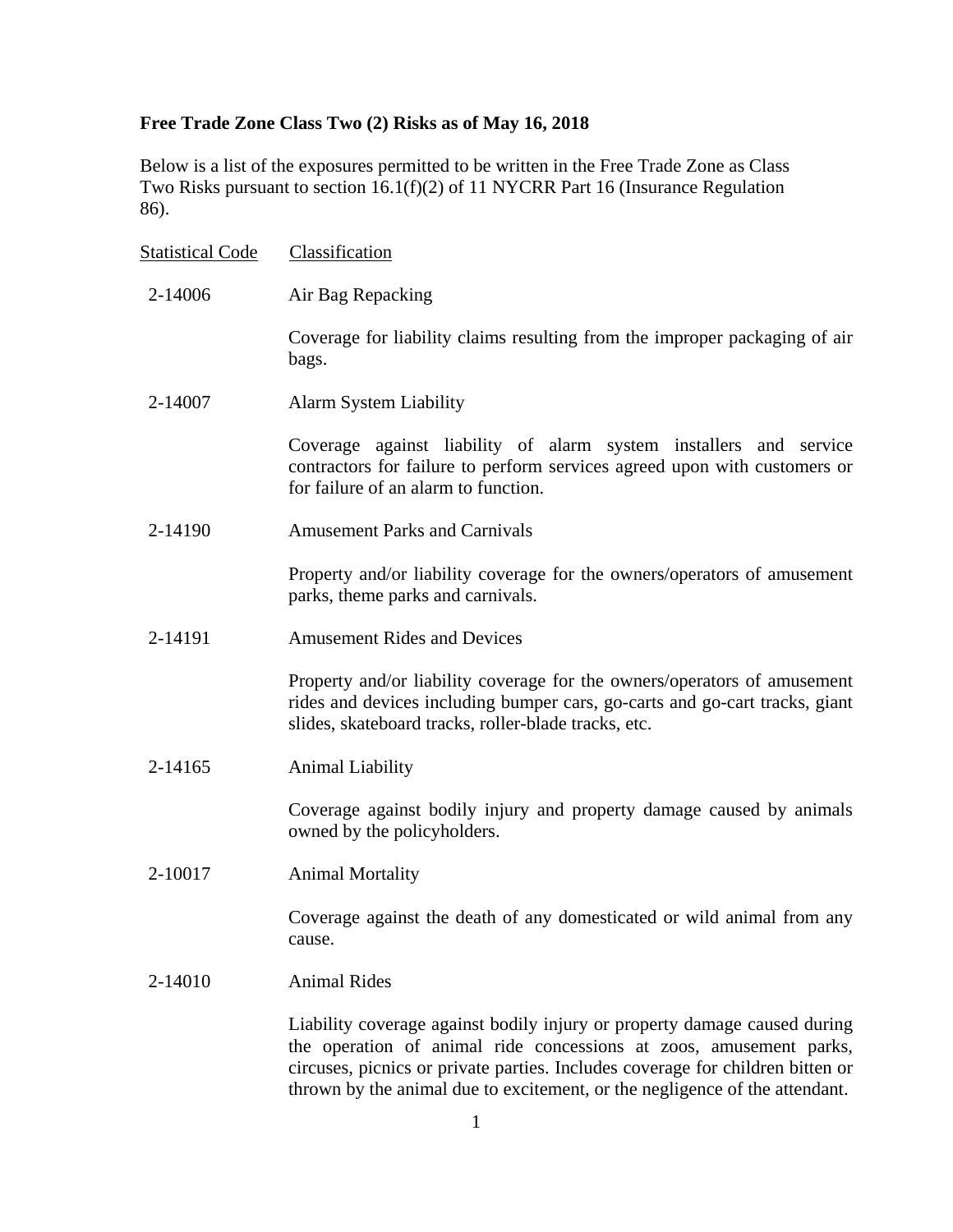2-16003 Armored Car, Couriers or Check Cashing Operations

Crime coverage for armored car services, couriers transporting valuable documents and securities, and check cashing operations.

2-14206 Auto/Boom Truck Operations/Liability

Insurance policy providing both:

(i) commercial auto coverage with limits of liability that meet or exceed the minimum financial responsibility limits; and

(ii) commercial general liability risks for owners, operators and lessors of self-propelled or "road-ready" vehicles with articulated or telescopic arms, cranes or concrete pumpers permanently affixed. Includes liability coverage for operation of boom trucks where equipment was leased with (or without) the services of an operator. The policy shall provide separate and equal per occurrence limits of liability for the commercial auto liability coverage part and the commercial general liability coverage. In addition, any general policy aggregate limit of liability shall not be applicable to the policy's commercial auto coverage part or to the products/completed operations coverage part and the declarations page shall specifically so indicate.

2-13001 Automobile Personal Injury Protection (PIP) Excess of \$150,000

First Party, New York No-Fault PIP benefits, excess of \$150,000.

2-50008 Aviation Hull Insurance

Coverage for loss or damage to aircraft.

2-50007 Aviation Liability Insurance

Coverage against third party liability or passenger liability arising out of occupancy, operation or use of owned or non-owned aircraft. Coverage also may include liability arising out of the insureds use, ownership or maintenance of helipads and aviation buildings or premises.

2-14019 Banks - Mortgage Interest - All Risks

Coverage of the bank's mortgage interest for any reason - must be a nonstandard form.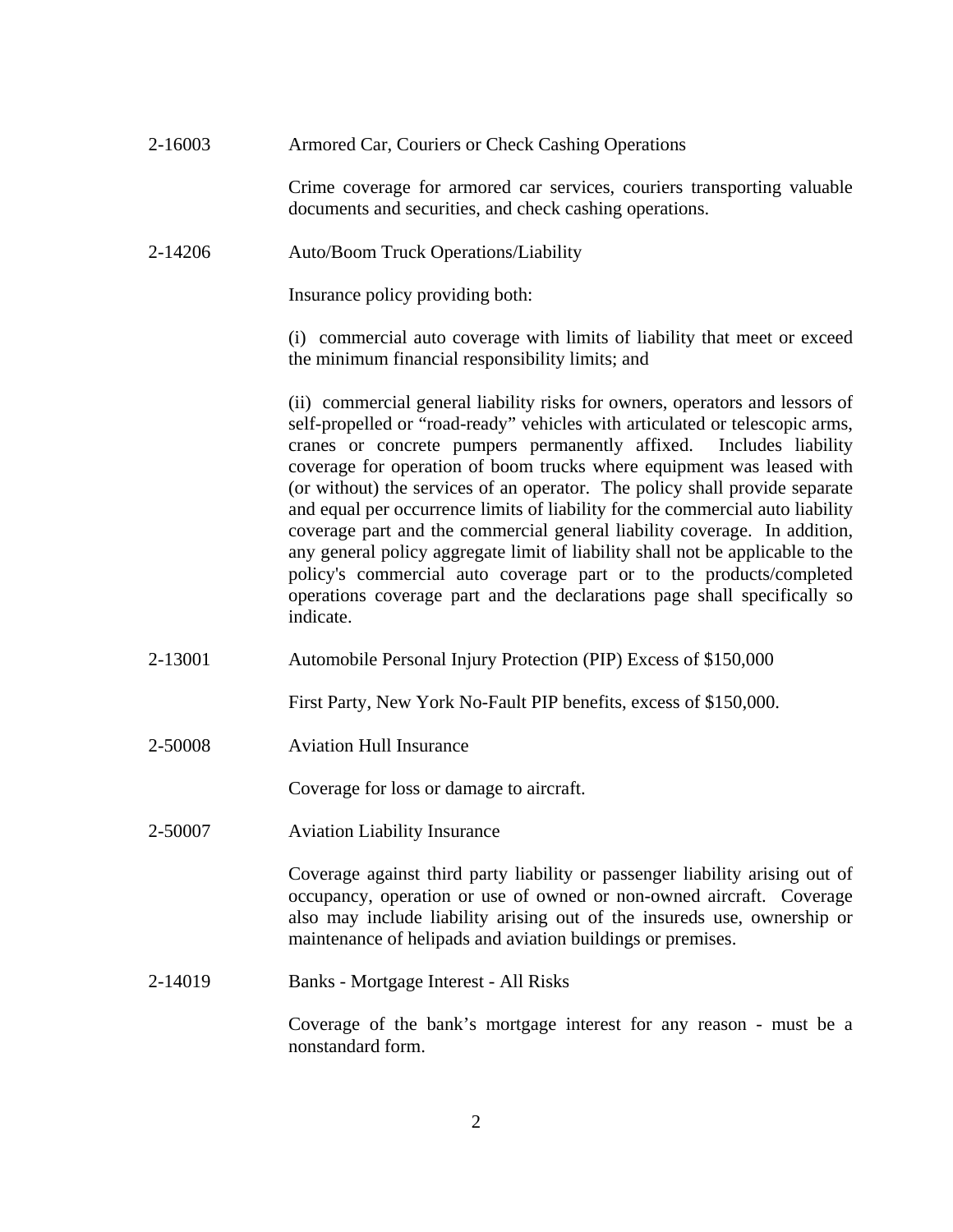| 2-13002 | Blood Banks, Blood and Organ Facilities Liability                                                                                                                                                                                                                                                                                                                             |
|---------|-------------------------------------------------------------------------------------------------------------------------------------------------------------------------------------------------------------------------------------------------------------------------------------------------------------------------------------------------------------------------------|
|         | Liability coverage for facilities that primarily deal with the collection,<br>storage and distribution of blood, blood products and human organs.                                                                                                                                                                                                                             |
| 2-13003 | <b>Boats and Yachts</b>                                                                                                                                                                                                                                                                                                                                                       |
|         | (a) High Speed Boats                                                                                                                                                                                                                                                                                                                                                          |
|         | Property and liability coverage for the owners and operators of boats<br>capable of attaining speeds in excess of 40 miles per hour; or                                                                                                                                                                                                                                       |
|         | (b) Boat Rentals                                                                                                                                                                                                                                                                                                                                                              |
|         | Property and liability coverage for the owners and operators of boat rental<br>facilities.                                                                                                                                                                                                                                                                                    |
| 2-13000 | Commercial Excess and Umbrella Liability Insurance                                                                                                                                                                                                                                                                                                                            |
|         | (a) Coverage for commercial excess liability where the underlying policy<br>limits are at least \$1 million per occurrence.                                                                                                                                                                                                                                                   |
|         | (b) Coverage for commercial umbrella liability where the underlying<br>automobile and general liability policies each contain limits of at least \$1<br>million per occurrence.                                                                                                                                                                                               |
| 2-01007 | <b>Commercial Excess Property Insurance</b>                                                                                                                                                                                                                                                                                                                                   |
|         | Coverage for commercial excess property insurance where the underlying<br>policy provides at least \$1 million in coverage.                                                                                                                                                                                                                                                   |
| 2-14000 | <b>Contractual Liability - Large Contracts</b>                                                                                                                                                                                                                                                                                                                                |
|         | Coverage for liability assumed by an insured in an insured contract, where<br>the value of the contract exceeds \$1 million.                                                                                                                                                                                                                                                  |
| 2-50011 | Crowdfunding Platforms - Directors and Officers Liability Insurance,<br>Professional/Errors & Omissions Liability, or Fiduciary Liability Policies<br>providing liability coverage for companies providing a platform, frequently<br>a website or internet application, used to fund projects or ventures by<br>raising monetary contributions from a large number of people. |
|         | <b>Cyber Risks</b>                                                                                                                                                                                                                                                                                                                                                            |
| 2-50002 | First and third party commercial lines coverage for loss or liability arising<br>out of or relating to cyber risks, including data privacy breaches and other                                                                                                                                                                                                                 |
|         |                                                                                                                                                                                                                                                                                                                                                                               |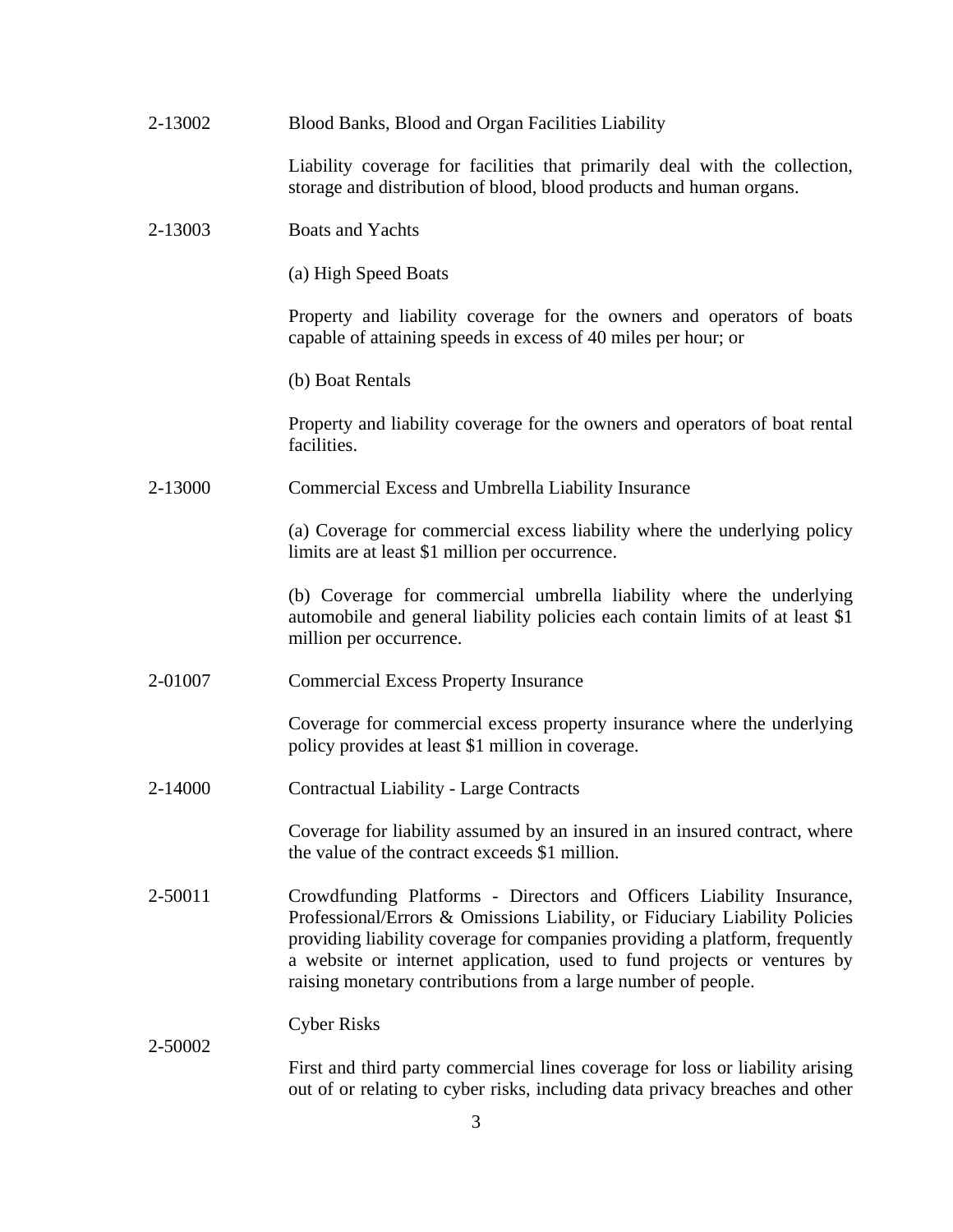|         | privacy risk, networks security risks, electronic advertising, intellectual<br>property infringement and virus risks.                                                                                                                                   |
|---------|---------------------------------------------------------------------------------------------------------------------------------------------------------------------------------------------------------------------------------------------------------|
| 2-14041 | Data Processing Company Products Liability                                                                                                                                                                                                              |
|         | Coverage against the failure of various data systems to perform the way the<br>user thought or was promised they would perform.                                                                                                                         |
| 2-14043 | <b>Demolition Contractors Liability</b>                                                                                                                                                                                                                 |
|         | Coverage against the hazards involved in destruction of old property.                                                                                                                                                                                   |
| 2-50010 | Directors and Officers Liability Insurance - Biotech & Nanotechnology.                                                                                                                                                                                  |
|         | Policies providing liability coverage for directors and officers of<br>biotechnology and nanotechnology companies.                                                                                                                                      |
|         | Directors and Officers Liability Insurance – Education                                                                                                                                                                                                  |
| 2-14045 | Policies providing liability coverage for directors and officers, including<br>managers and trustees, of schools, universities or boards of education.                                                                                                  |
| 2-14176 | Directors and Officers Liability Insurance - Insurance Companies and<br><b>Financial Institutions</b>                                                                                                                                                   |
|         | Policies providing liability coverage for the directors and officers of<br>insurance companies, banks, savings and loan associations, mortgage<br>companies and other financial institutions.                                                           |
| 2-14177 | Directors and Officers Liability Insurance – Certain Commercial Risks                                                                                                                                                                                   |
|         | (a) Policies providing liability coverage for the directors and officers of a<br>corporation that:                                                                                                                                                      |
|         | (1) have a net worth of at least $$7,500,000$ , as determined by an<br>independent certified public accountant, as of the insured's fiscal year end<br>immediately preceding the policy's effective date; or                                            |
|         | $(2)$ have gross assets exceeding \$25,000,000 and a net worth of at least<br>\$1,500,000, as determined by an independent certified public accountant,<br>as of the insured's fiscal year end immediately preceding the policy's<br>effective date; or |
|         | (3) are for-profit business entities that generate annual gross revenues                                                                                                                                                                                |

exceeding \$25,000,000, and have a net worth of at least \$1,500,000, as determined by an independent certified public accountant, as of the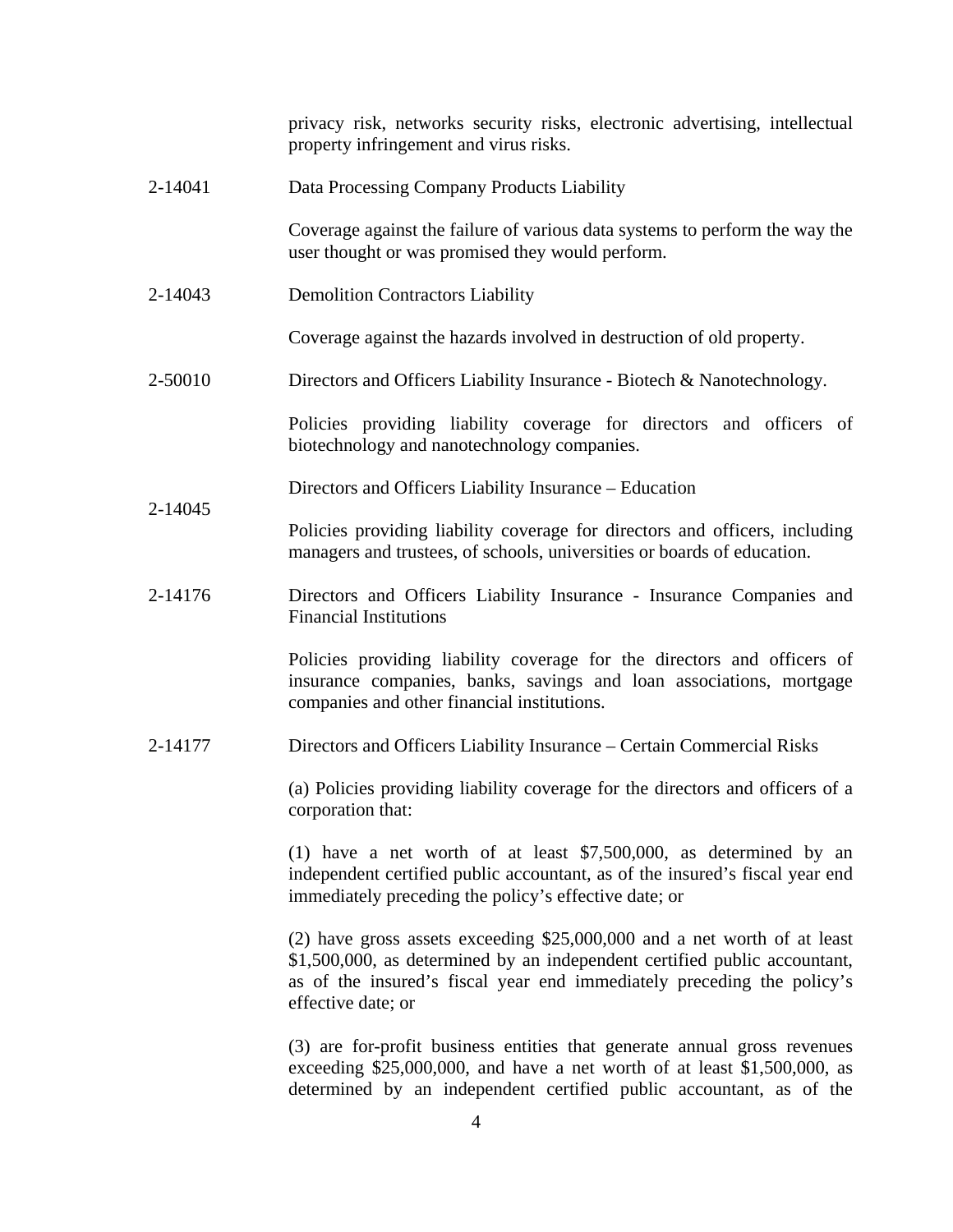insured's fiscal year end immediately preceding the policy's effective date; or

(4) are for-profit business entities that have gross assets exceeding \$25,000,000 and generate annual gross revenues exceeding \$25,000,000, as determined by an independent certified public accountant, as of the insured's fiscal year end immediately preceding the policy's effective date; or

(5) are not-for-profit organizations or public entities with annual budgets exceeding \$25,000,000 for each of the three fiscal years immediately preceding the policy's effective date; or

(b) Policies containing primary liability limits of at least \$5,000,000.

2-14161 Directors and Officers Liability Insurance - Political Action Committees

Policies providing liability coverage for directors, officers, managers, or trustees of political action committees. This may also include liability coverage for the entity that has established the political action committee in regard to the activities of such committee.

2-50003 Directors and Officers Liability Insurance-Private Company Package Policies.

> Directors and Officers, Employment Practices Liability, Fiduciary, Crime, and Kidnap and Ransom containing primary liability limits of at least \$5,000,000.

2-14047 Directors and Officers Liability Insurance - Public Officials

Policies providing liability coverage for directors and officers, including managers and trustees, of public entities.

2-14048 Directors and Officers Liability Insurance - Union Officials

Policies providing liability coverage for directors and officers, including managers, fiduciaries (including ERISA), administrators and trustees of unions or labor organizations, and the employee benefit plans related thereto.

2-01006 Electrical Disturbance

Coverage for "loss resulting from any electrical injury or disturbance to electrical appliances, devices, fixtures or wiring caused by electrical currents artificially generated." This coverage is designed to offset the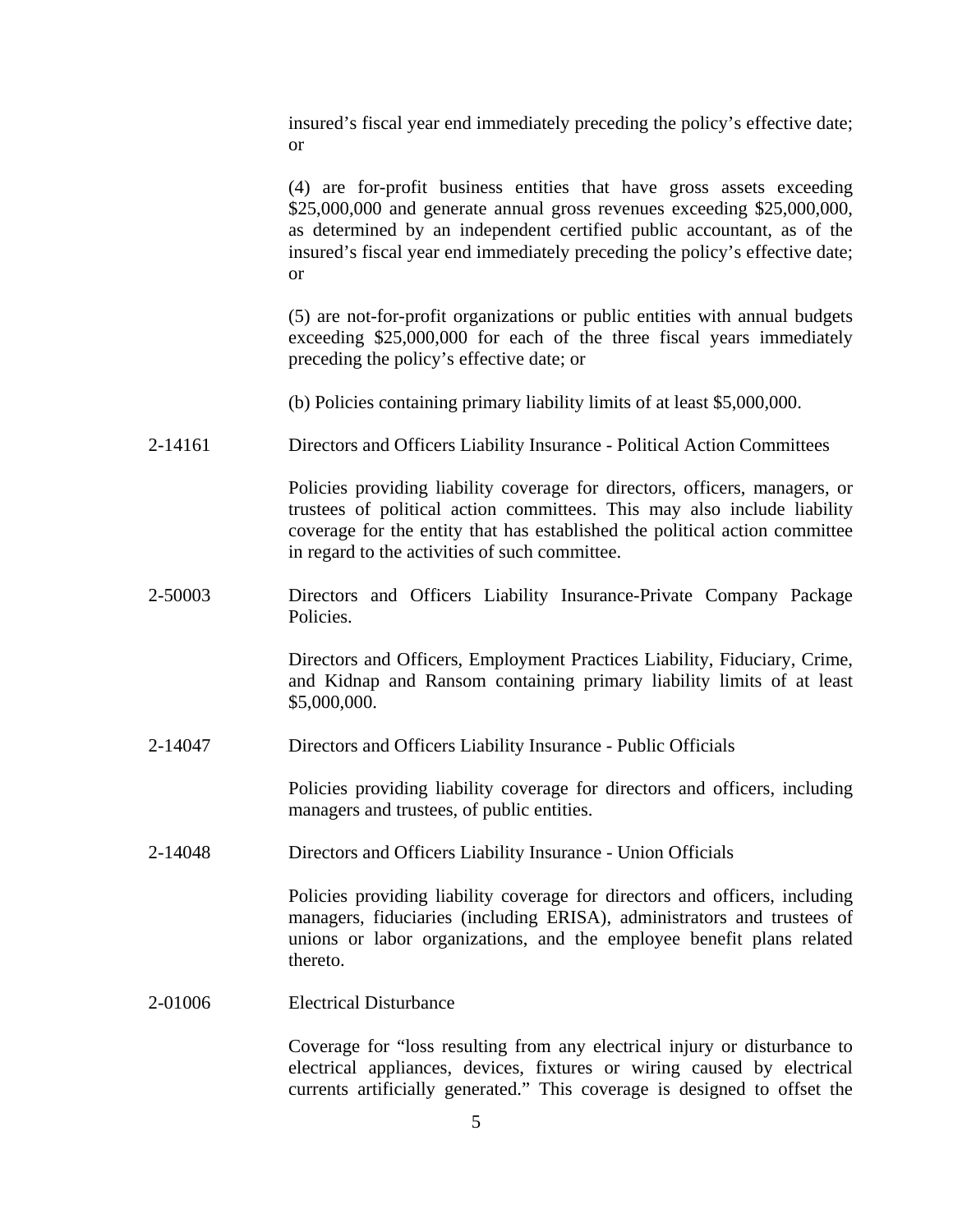"electrical apparatus" exclusion usually contained in fire policies.

2-14181 Elevator Contractors Liability Insurance

Liability coverage for contractors who perform installation, repair or inspection services of, or to, escalators or elevators.

2-14055 Environmental Impairment/Pollution Liability

Liability coverage and/or pollution clean-up expense coverage for the following: asbestos abatement contractors; general pollution liability; environmental impairment; lead abatement contractors; hazardous waste disposal sites; hazardous waste haulers and shippers; hazardous waste site mitigation contractors; radon mitigation contractors; radon testing firms; underground storage tanks - marketers; and underground storage tanks non-marketers.

2-14192 Explosives, Munitions or Fireworks - Manufacturing or Display

Property and/or liability coverage for the manufacturer of explosives, munitions or fireworks and firms which produce fireworks displays or exhibitions.

2-14060 Exterminators, Herbicide and Pest Control Contractors Liability

Coverage for liability arising out of use of hazardous pesticides needed to control termites and rodents; may include errors and omissions coverages and contractual liabilities from warranties and annual inspections.

2-14061 Fair Employment Practices Liability

Employment practices and procedures, excluding intentional acts and excluding acts of discrimination.

2-14183 Fiduciary Liability Liability coverage for fiduciaries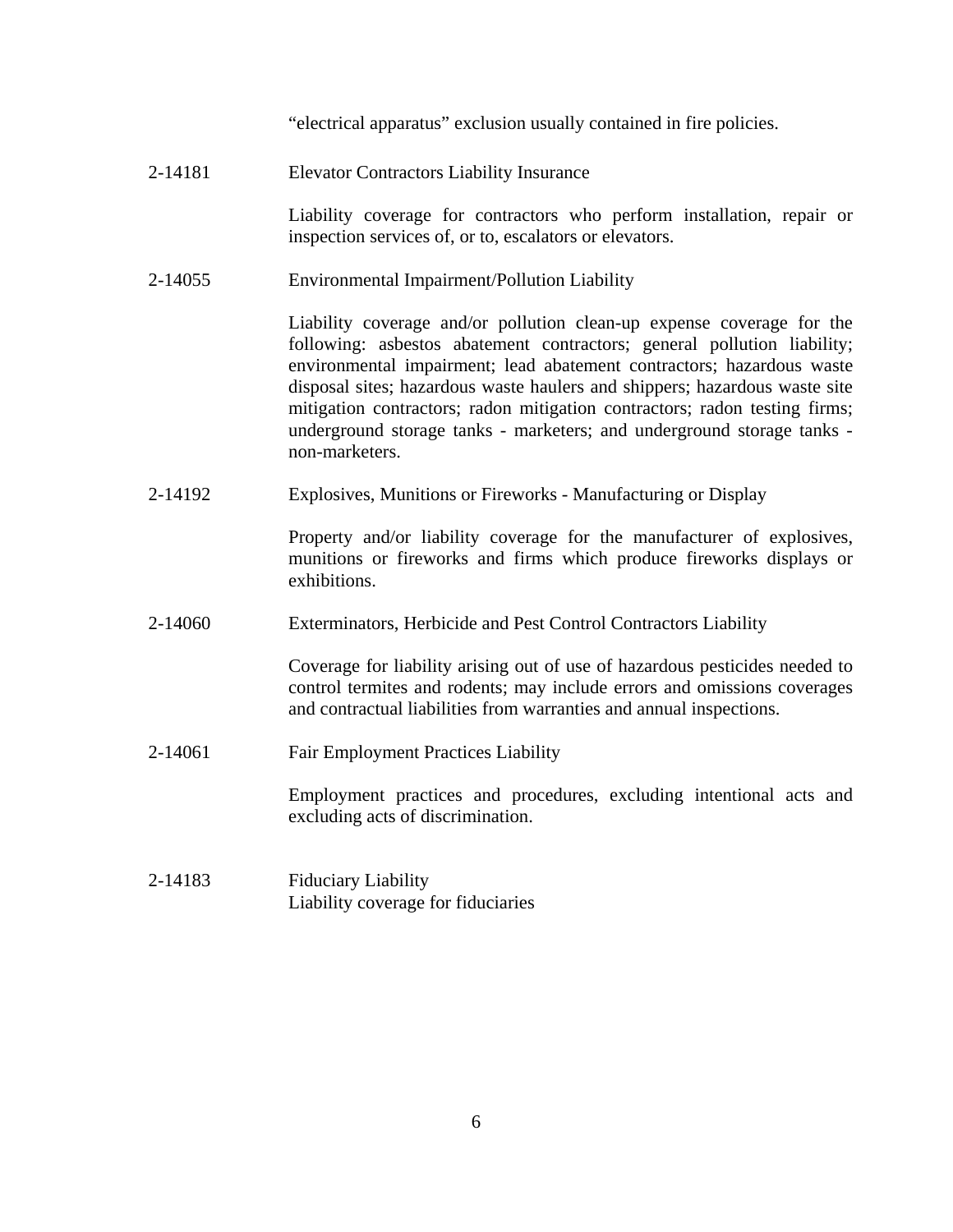| 2-14160 | Film Producers /Theatrical Producers Indemnity Insurance                                                                                                                                                                                                        |
|---------|-----------------------------------------------------------------------------------------------------------------------------------------------------------------------------------------------------------------------------------------------------------------|
|         | Insurance for producers of motion pictures, television programs, theatrical<br>(stage) productions, documentaries, industrial films, commercials and<br>educational productions. Coverage would include, but is not limited to:                                 |
|         | (a) unauthorized use of format, idea, titles, music, etc.;                                                                                                                                                                                                      |
|         | (b) libel, slander, invasion of privacy, failure to acknowledge "credits" or<br>contributions of others;                                                                                                                                                        |
|         | (c) third party property damage;                                                                                                                                                                                                                                |
|         | (d) equipment owned or leased;                                                                                                                                                                                                                                  |
|         | (e) props, sets and wardrobes;                                                                                                                                                                                                                                  |
|         | (f) time element coverage for unavailability of cast, damaged film or<br>negatives; and                                                                                                                                                                         |
|         | (g) extra expense due to delays caused by a covered peril.                                                                                                                                                                                                      |
| 2-05001 | <b>Fine Art Dealers</b>                                                                                                                                                                                                                                         |
|         | All-risk or named perils coverage for property held for sale by fine art<br>dealers.                                                                                                                                                                            |
| 2-01010 | <b>First Loss Property Insurance</b>                                                                                                                                                                                                                            |
|         | Property and Time element coverage for risks insured for least \$1 million,<br>but less than the total exposure to property and time element losses, where<br>the remaining amount/exposure is insured by facultative excess reinsurance<br>or excess insurance |
| 2-05002 | <b>Flood Insurance</b>                                                                                                                                                                                                                                          |
|         | (a) Flood insurance excess of maximum limits available from the Federal<br>Flood Program; or                                                                                                                                                                    |
|         | (b) Primary coverage on property not eligible for Federal Flood Program.                                                                                                                                                                                        |
| 2-13004 | <b>Golf Driving Range Liability</b>                                                                                                                                                                                                                             |
|         | Personal injury or property damage liability coverage associated with the<br>operation of a driving range, e.g., flying golf balls, improperly wielded golf<br>clubs, etc.                                                                                      |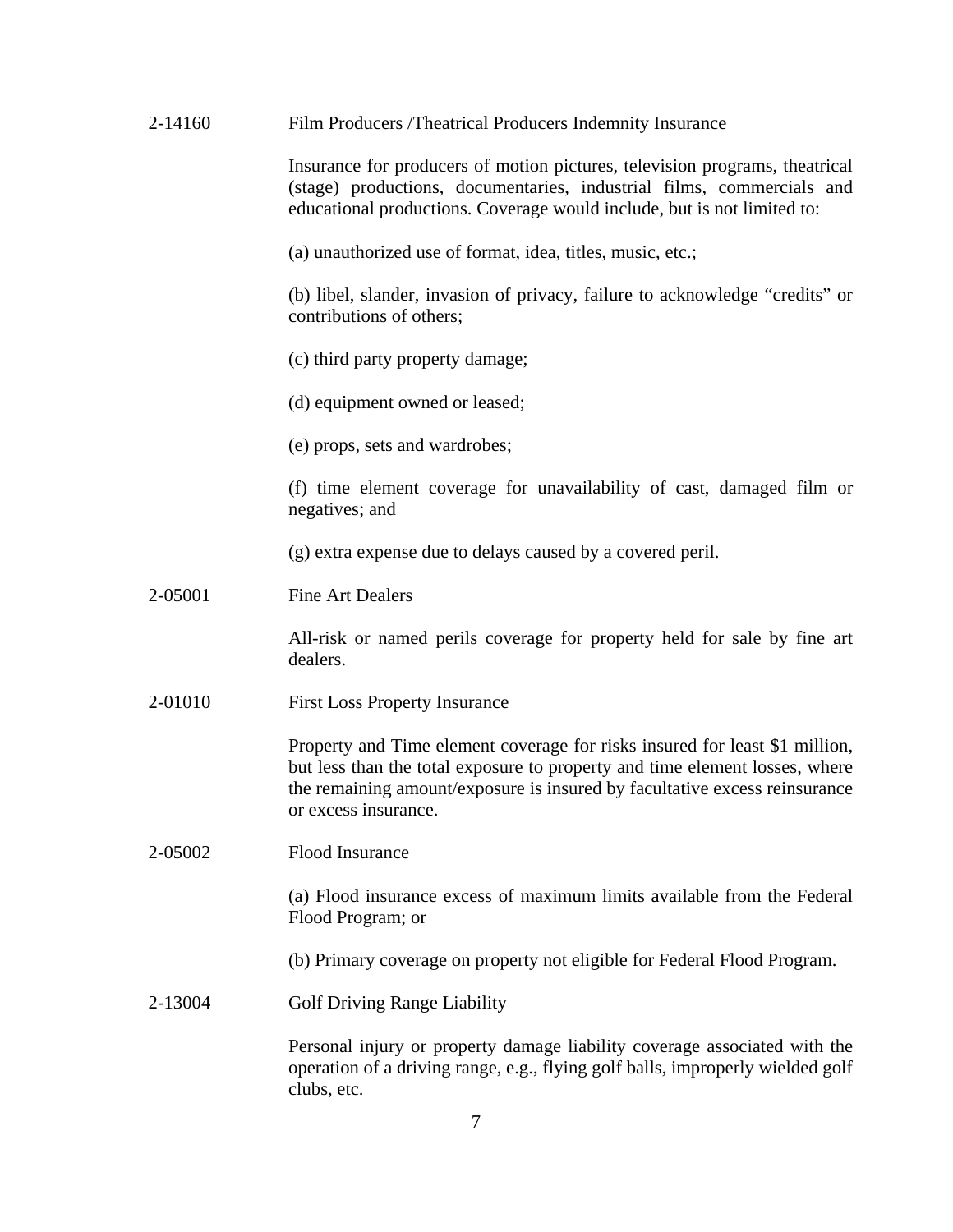| 2-10001 | Horse and Pony Policy                                                                                                                                                                                                                                                                                                                                                                                                                                 |
|---------|-------------------------------------------------------------------------------------------------------------------------------------------------------------------------------------------------------------------------------------------------------------------------------------------------------------------------------------------------------------------------------------------------------------------------------------------------------|
|         | Coverage for the death of the insured animal, including veterinary fees;<br>coverage for loss by theft or straying; and coverage for loss of the value of<br>the insured animal caused by nonfatal sickness or accident.                                                                                                                                                                                                                              |
| 2-13005 | Horseback Riding Establishments                                                                                                                                                                                                                                                                                                                                                                                                                       |
|         | Coverage for riding academies and pony rides.                                                                                                                                                                                                                                                                                                                                                                                                         |
| 2-14193 | House Movers and Building Demolition Contractors                                                                                                                                                                                                                                                                                                                                                                                                      |
|         | Coverage for liability arising out of the moving of a house or the<br>demolition of a building, for example, injury caused by falling brick, flying<br>debris, etc. and structural or other damage to a house being moved.                                                                                                                                                                                                                            |
| 2-14072 | <b>Institutional Administrators Liability</b>                                                                                                                                                                                                                                                                                                                                                                                                         |
|         | Coverage for acts in the capacity of administrator of the institution.                                                                                                                                                                                                                                                                                                                                                                                |
| 2-14174 | Joint Hospital and Voluntary Attending Physicians Excess Professional<br><b>Liability Insurance</b>                                                                                                                                                                                                                                                                                                                                                   |
|         | "Voluntary Attending Physician Program" (channeling) means a program<br>recognized by Section 3436(a) of the Insurance Law which insures one or<br>more hospital and includes, as additional named insureds, persons who are<br>voluntary attending physicians, with coverage applicable to both practice<br>conducted at a hospital with such program and the physicians' outside<br>office practice, subject to the following minimum requirements: |
|         | (1) coverage for the primary level shall be, at the minimum, \$1 million per<br>occurrence/\$3 million in the aggregate, for each hospital, including its<br>participating attending physicians;                                                                                                                                                                                                                                                      |
|         | (2) coverage for excess layers shall be in excess of the primary layer<br>specified in paragraph (1) of this subdivision;                                                                                                                                                                                                                                                                                                                             |
|         | (3) each hospital participant must be a licensed general hospital as defined<br>in Section 2801 of the Public Health Law of the State of New York;                                                                                                                                                                                                                                                                                                    |
|         | (4) the hospitals shall maintain a joint educational program;                                                                                                                                                                                                                                                                                                                                                                                         |
|         | (5) the hospitals shall subscribe to common guidelines for quality care<br>assurance;                                                                                                                                                                                                                                                                                                                                                                 |
|         | (6) the hospitals shall share in, and commonly develop, safety programs;                                                                                                                                                                                                                                                                                                                                                                              |
|         | 8                                                                                                                                                                                                                                                                                                                                                                                                                                                     |
|         |                                                                                                                                                                                                                                                                                                                                                                                                                                                       |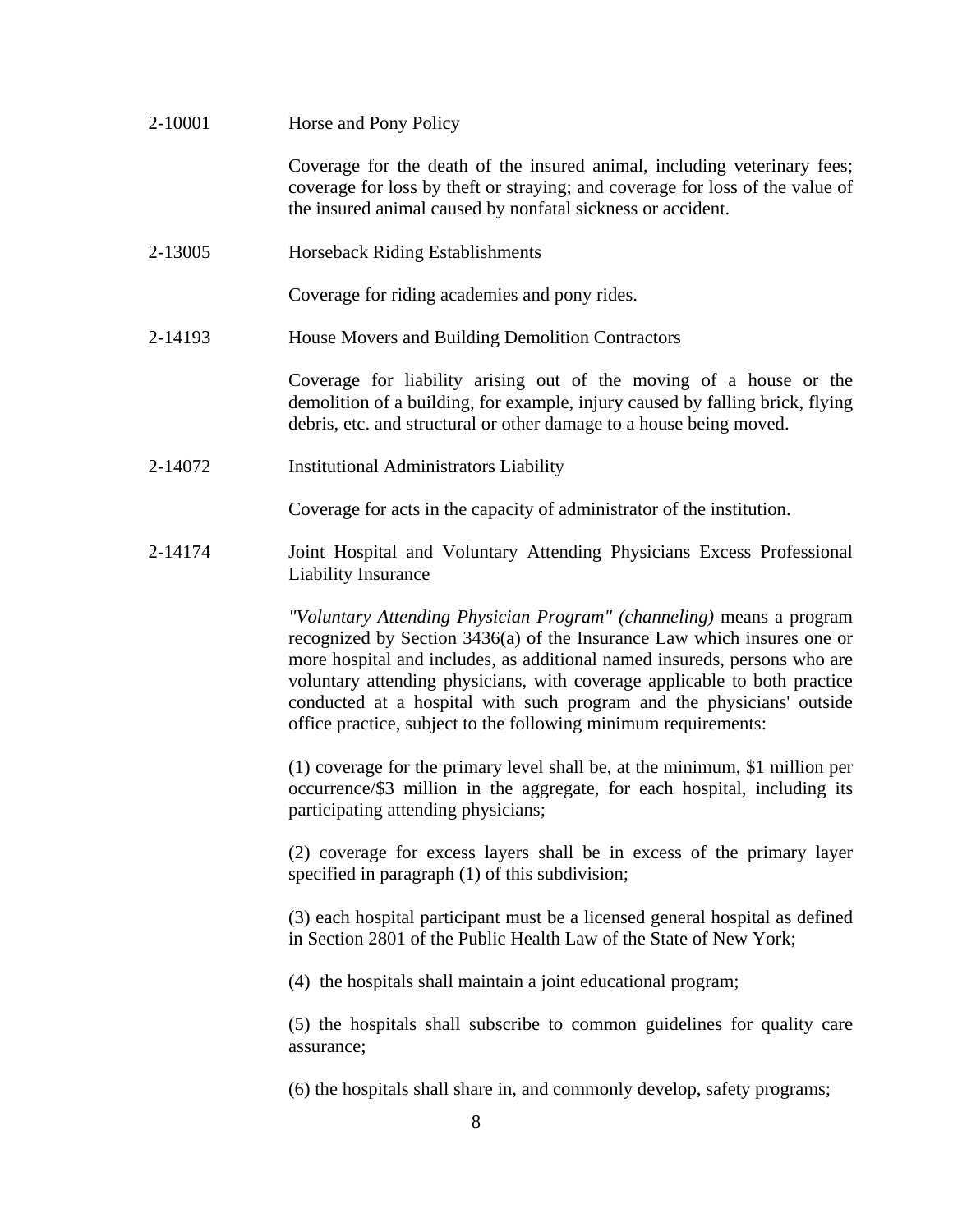(7) there are demonstrable savings resulting from the joint insurance program;

(8) the producer of record shall obtain a statement from each hospital to the effect that the aggregate limits of all coverage will, in the opinion of the directors or trustees (or their equivalent) of each hospital, be adequate for the risk exposure;

(9) each hospital shall maintain full affiliation with the sponsoring program;

(10) coverage shall be issued either individually to the hospitals or on a group basis but, in either case, the attending physicians shall be issued certificates of insurance evidencing their coverage;

(11) each such channeling program, as an experimental program, shall be limited to no more than 1,500 attending physicians, in actual practice, but a physician who retires from practice shall not be included in the computation and another physician may be enrolled in such case; and

(12) the channeling program shall have been permitted by the superintendent prior to the enactment of section 3436(a) of the Insurance Law on July 1, 1986. No new program shall be authorized, and no additional hospital shall join any existing program after such date.

2-07001 Kidnap and Ransom Insurance

Coverage for losses incurred by the insured as a result of the surrender of property due to extortion associated with the kidnapping or alleged kidnapping of an employee or members of the household of an employee.

2-14057 Large Deductible or Self-Insured Retention Insurance

Property and/or liability insurance policies having either a deductible or self insured retention of at least \$50,000.

2-13006 Lead Liability Insurance

Coverage for personal injury resulting from the ingestion or inhalation of lead or lead dust.

2-13007 Liquor Law Liability Coverage

Monoline liquor law liability coverage for taverns and restaurants only where liquor sales exceed 75 percent of total sales revenue.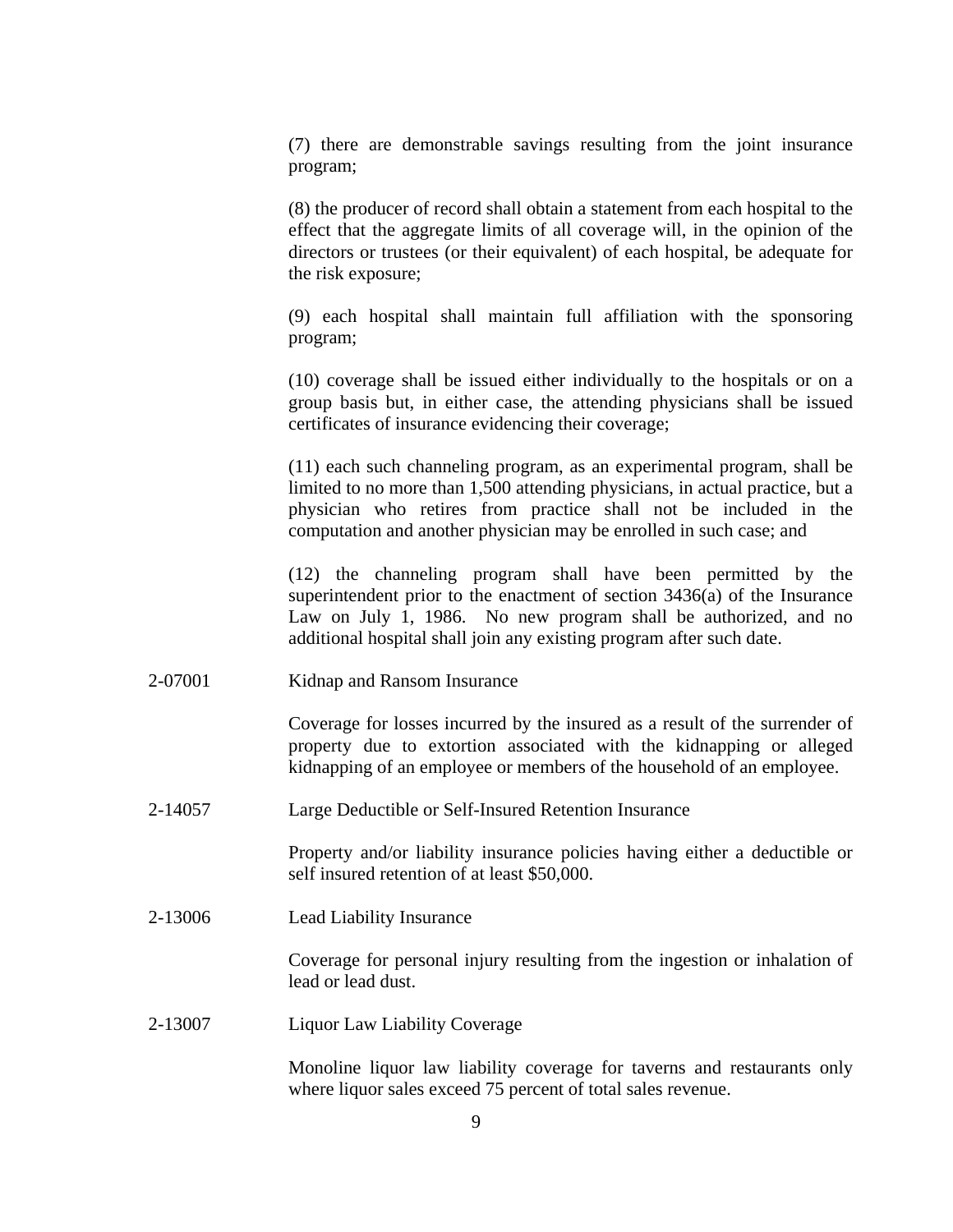| 2-10004 | Livestock - Prospective Foal Coverage                                                                                                                                                                                                                                                                                                                                                                    |
|---------|----------------------------------------------------------------------------------------------------------------------------------------------------------------------------------------------------------------------------------------------------------------------------------------------------------------------------------------------------------------------------------------------------------|
|         | Coverage against death or injury to livestock prior to birth and resulting<br>loss of earnings.                                                                                                                                                                                                                                                                                                          |
| 2-14088 | Logger's Liability Coverage                                                                                                                                                                                                                                                                                                                                                                              |
|         | Coverage for damage negligently caused by a logging contractor.                                                                                                                                                                                                                                                                                                                                          |
| 2-14162 | Media Liability                                                                                                                                                                                                                                                                                                                                                                                          |
|         | Coverage provided to advertising agencies, advertisers, authors, personal<br>appearances, broadcasters, multi-media companies and publishers for<br>liability arising from defamation (including libel and slander), invasion of<br>privacy, infringement of intellectual property rights (including piracy,<br>plagiarism, trademark and copyright), contextual errors and omissions and<br>incitement. |
| 2-50004 | Mergers and Acquisitions                                                                                                                                                                                                                                                                                                                                                                                 |
|         | Mergers and Acquisitions Liabilities – insurance for claims arising from<br>merger and acquisition transactions, including all related coverages that are<br>permissible pursuant to the New York Insurance Law.                                                                                                                                                                                         |
| 2-02026 | Mobile Home - Emergency Removal Service                                                                                                                                                                                                                                                                                                                                                                  |
|         | Coverage for liability of mobile home park owner when removal is<br>necessary due to named perils.                                                                                                                                                                                                                                                                                                       |
| 2-22002 | <b>Motorsports Racing Liability</b>                                                                                                                                                                                                                                                                                                                                                                      |
|         | Liability coverage for owners or lessors of motorsports racing venues (e.g.<br>race tracks for oval track events, drag races, monster truck rallies,<br>motocross, motorcycle, boat or snowmobile racing, and other types of<br>motorized vehicle competitive events).                                                                                                                                   |
| 2-22003 | Motorsports Racing and Motorsports Liability                                                                                                                                                                                                                                                                                                                                                             |
|         | Coverage for claims of spectators, participants or other third parties in<br>connection with the operation of motorsports venues, or the staging or<br>conduct of motorsports events or participation therein by teams and<br>individuals                                                                                                                                                                |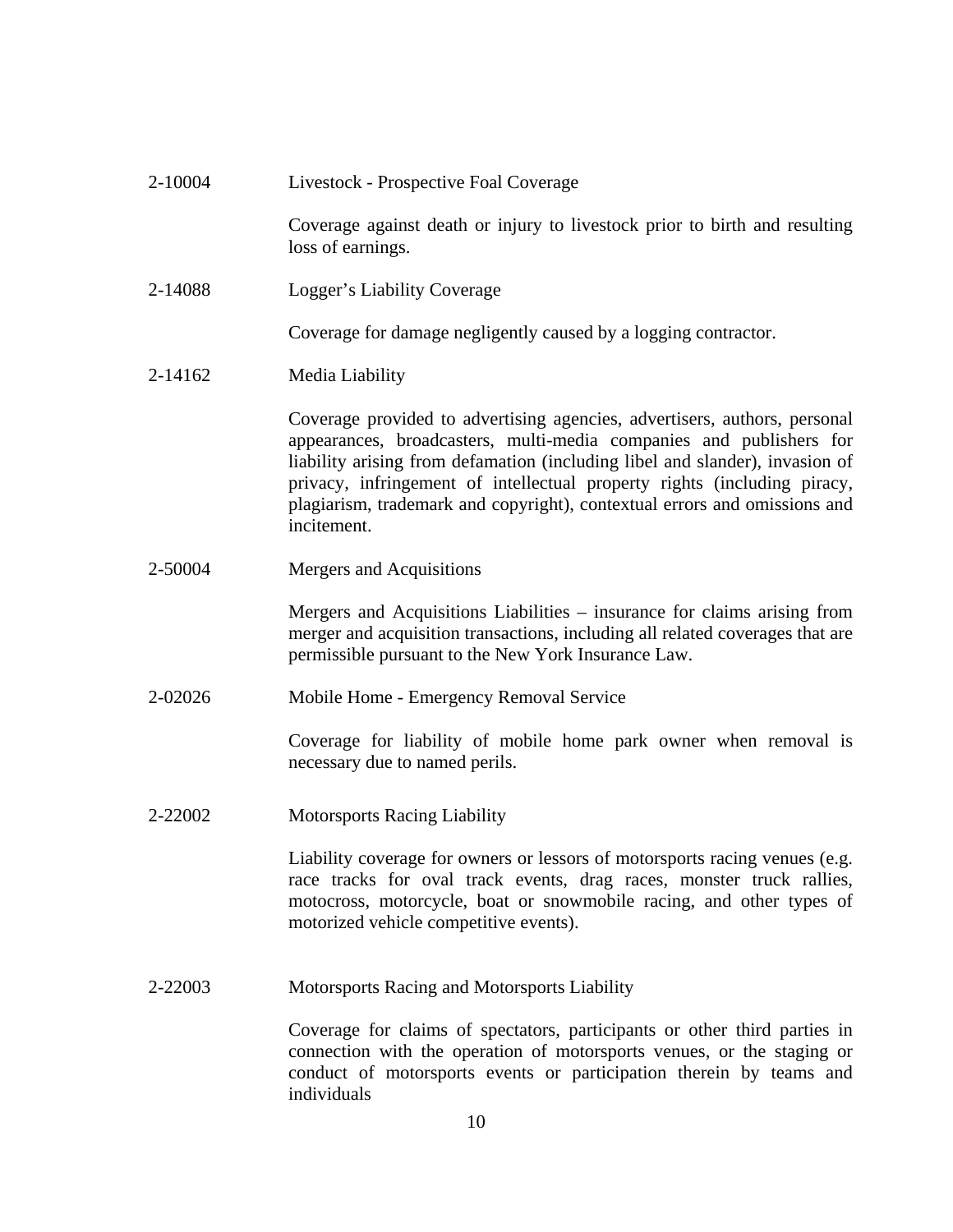| 2-14196 | <b>Natural Disaster Protection</b> |
|---------|------------------------------------|
|         |                                    |

Coverage for losses incurred by business owners and homeowners to their place of employment and residences as a direct result of specified natural disasters. This coverage is intended to supplement any available basic property coverages maintained by the insured.

2-14999 Nuclear Risk Insurance

(a) Coverage for property of those directly engaged in the nuclear operations, including loss due to radioactive contamination of the insured's premises.

(b) Coverage for bodily injury or property damage liability caused by the radioactive, toxic, explosive, or other hazardous properties of nuclear material.

2-14104 Petroleum Refineries - Excess of Loss Liability

Coverage for liability over primary insurance.

2-50000 Political Risk Insurance

Coverage for losses arising out of the actions of a foreign government. This includes:

(1) loss of use or destruction of property located in a foreign country;

(2) loss of income from operations or uncompleted contracts in a foreign country;

(3) nonpayment on contract due to the inability to convert foreign currency into "contract" currency;

(4) termination of contracts due to license cancellations and embargoes;

(5) war, civil war, revolution, rebellion or insurrection within a foreign country or along the route of shipment which prevents completion of contracts; or

(6) expropriation, confiscation, naturalization, seizure, requisition or arbitrary and selective intervention by a foreign government preventing completion of contracts or otherwise affecting business operations of the insured in such country.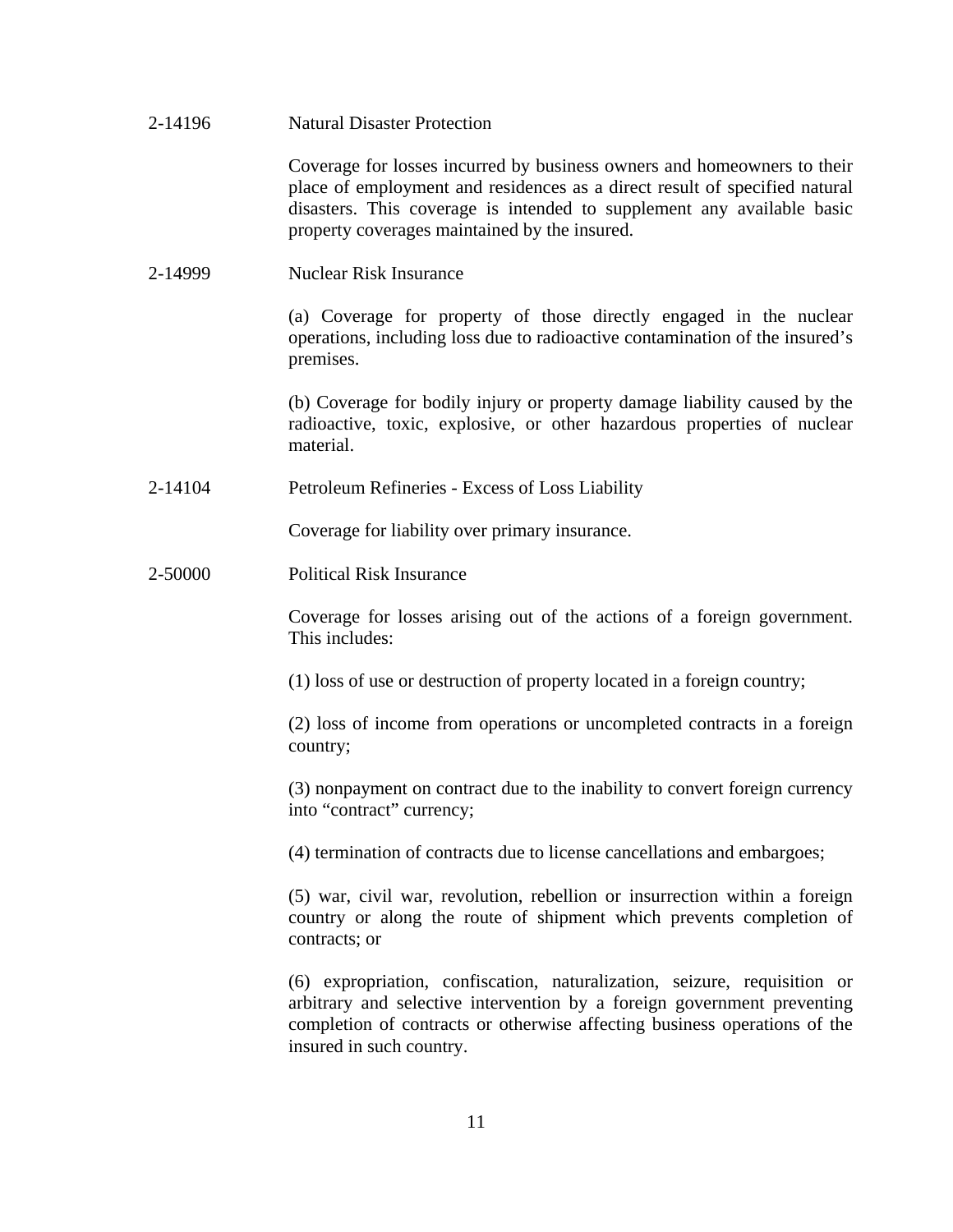## 2-10014 Poultry

Insurance on the life of chickens, turkeys and other domestic poultry issued on a nonstandard form; includes full weather perils as well as fire and other extended coverage perils, transportation and flood. Death caused by huddling or piling of the flock in reaction to a covered peril is also covered.

2-14115 Private Guards, Patrols, and Security Forces Premises and Operations Liability

Manufacturers and contractors exposure only.

2-14116 Product Failure Liability Insurance

Insurance covering a manufacturer for the failure of its products when the failure causes loss of use of a customer's tangible property which has not been physically damaged or destroyed. The product must fail to perform the function intended by the manufacturer and the failure must be due to a mistake or deficiency in design, formula, plan, printed instructions, etc., prepared by the manufacturer. The policy excludes loss arising out of any product manufactured entirely to a customer's specification or any other experimental or prototype product that has not been tried, tested and approved by the manufacturer.

2-14194 Product Liability Insurance

Product liability coverage for the following classes of risk only: aircraft parts manufacturers, distributors, servicers or installers; automobile parts manufacturers; bioengineered products; farm equipment parts manufacturers; firearms manufacturers; helmet manufacturers; pharmaceutical products manufacturers.

2-50005 Product Liability for Fire Extinguishers and Accessories

Lead and Wire Seal, Hose, Horn and Nozzle Assemblies, Foam, Buckets, Reducer, Calcium Chloride, Sodium Bicarbonate and Fire Hats.

2-14118 Products - Recapture or Recalled

This provides coverage per the so-called "sistership liability" exclusion contained in the products policy. The coverage applies to damages claimed for the withdrawal, inspection, repair, replacement or loss of use of the named insured's products, or work completed by or for the named insured or of any property of which such products or work form a part, if such products, work or property are withdrawn from the market or from use because of any known or suspected defect or deficiency.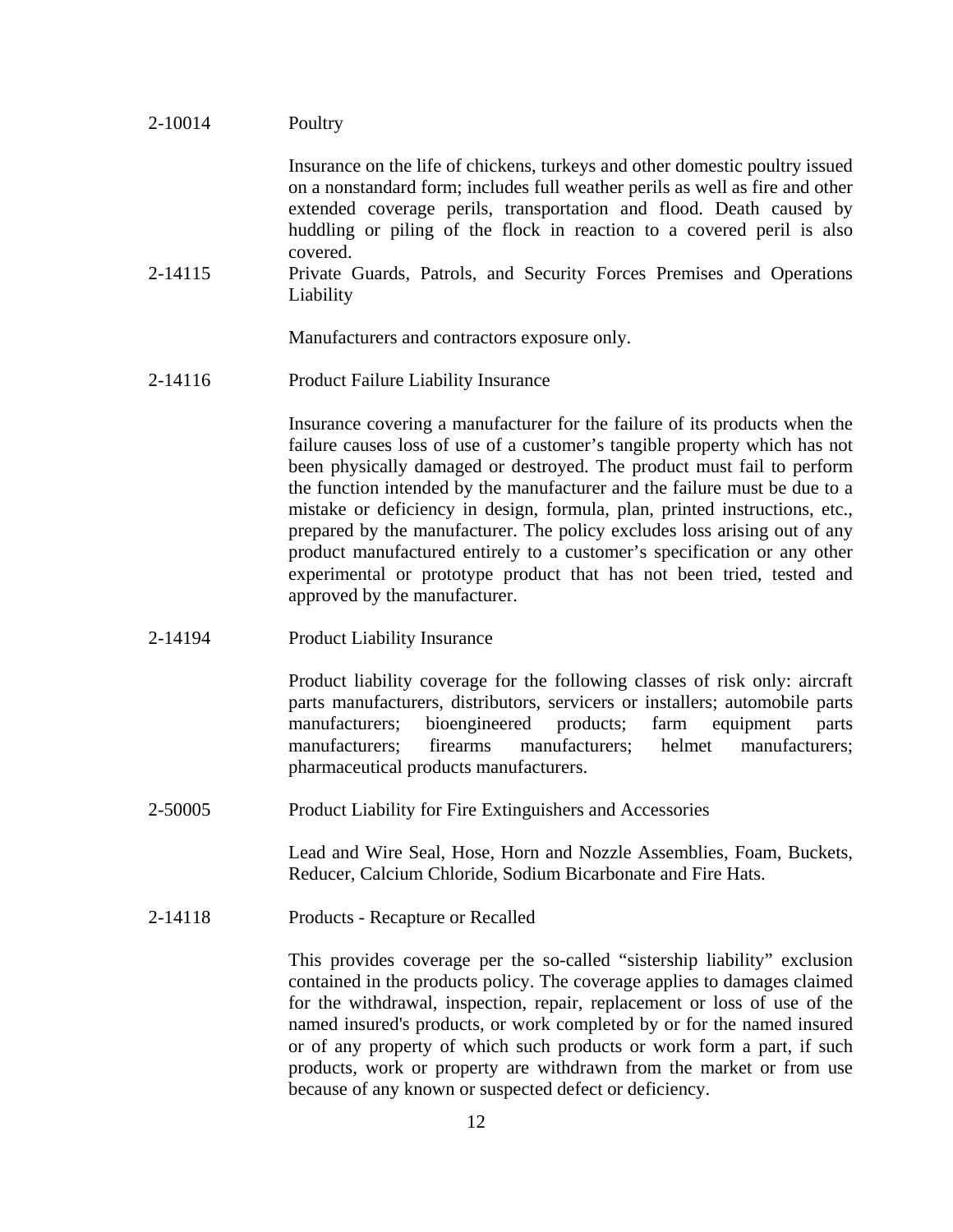## 2-14119 Product Tampering

Coverage for the liability of manufacturers and marketers for losses due to personal injury or property damage caused by the unauthorized alteration, adulteration or contamination of the insured's product by third parties.

2-50009 Property Insurance for Highly Protected Risks (HPR)

Highly protected risks are properties that are subject to a substantially lower than normal probability of loss by virtue of superior construction, special fire protection equipment/procedures, and management commitment to loss prevention.

## PROFESSIONAL/ERRORS AND OMISSIONS LIABILITY

The following categories may be underwritten to cover liability arising out of the performance of professional duties:

| 2-14002 | Accountants                                                                                                                                                                                                                                                   |
|---------|---------------------------------------------------------------------------------------------------------------------------------------------------------------------------------------------------------------------------------------------------------------|
| 2-14204 | <b>Actuarial Professional Liability Coverage</b>                                                                                                                                                                                                              |
|         | Professional liability coverage for actuaries.                                                                                                                                                                                                                |
| 2-14005 | Advertisers                                                                                                                                                                                                                                                   |
| 2-14013 | Architects                                                                                                                                                                                                                                                    |
| 2-50006 | Attorney's Errors and Omissions – Non law firms                                                                                                                                                                                                               |
|         | Coverage for attorneys that are employed as lawyers by a business entity<br>that is not a law firm.                                                                                                                                                           |
| 2-14178 | Attorney's Errors and Omissions – Large or High Risk Firms                                                                                                                                                                                                    |
|         | Policies providing professional liability coverage for law firms consisting<br>of at least 25 attorneys, or firms of any size in which more than five<br>percent (5%) of the aggregate annual billings are derived from the<br>following types of legal work: |
|         | (1) Mergers and acquisitions;                                                                                                                                                                                                                                 |
|         | (2) Representing banks, savings and loan associations or other financial                                                                                                                                                                                      |

(2) Representing banks, savings and loan associations or other financial institutions on matters other than collection or real estate closings;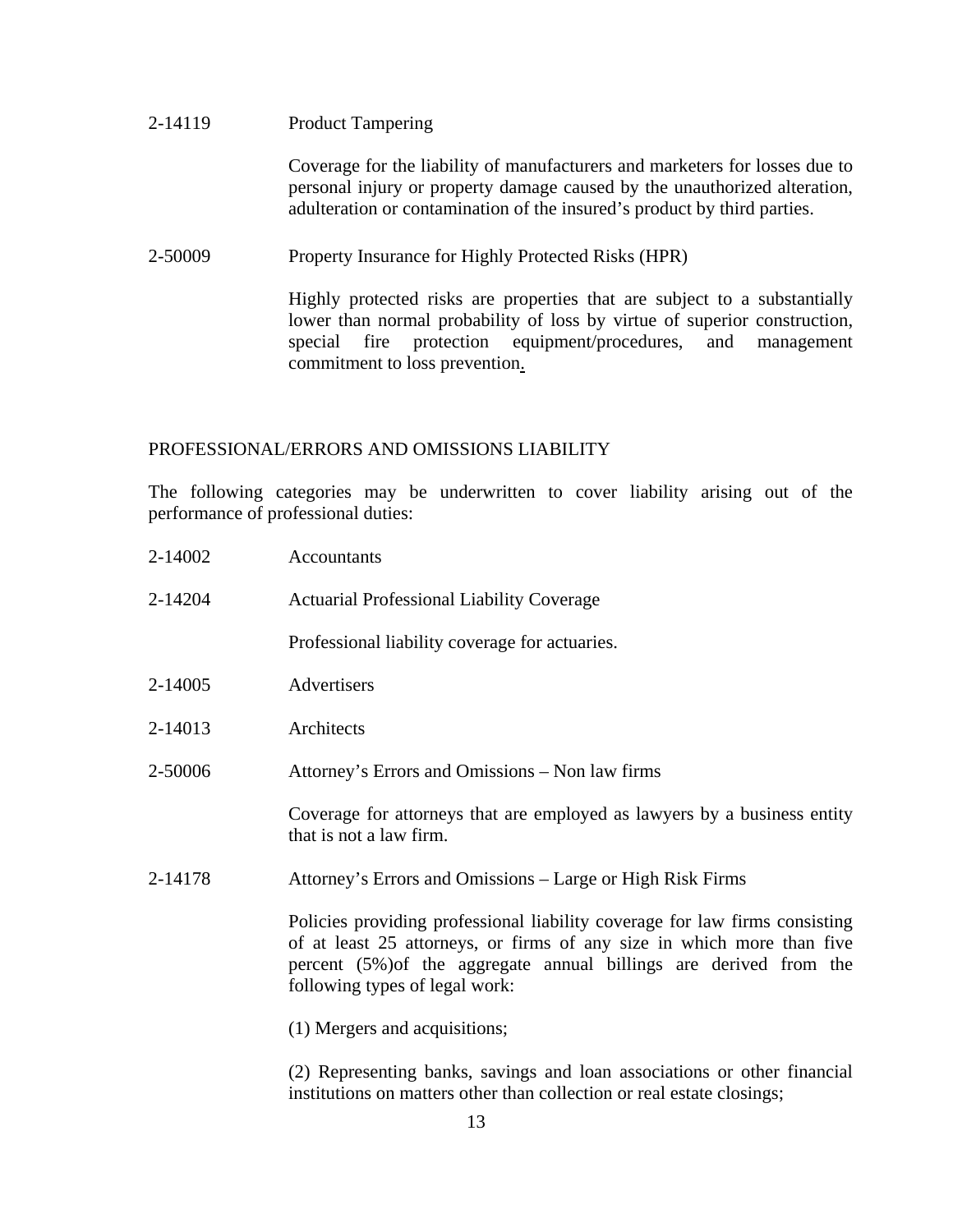- (3) Matters involving the Securities Exchange Commission;
- (4) Matters involving Admiralty Law; or

(5) Matters involving intellectual property including patents, trademarks and copyrights.

- 2-14021 Beauty Schools 2-14169 Cable Access Television (CATV)
- 2-14026 Clinical Laboratories
- 2-14028 Collection Agencies
- 2-14197 Commercial and Residential Real Estate Agents and Brokers and Property Management Services

Policies covering the liability of real estate agents and brokers and property managers who are engaged in large commercial and residential real estate projects. The policies would include, but are not limited to, liability coverage for acts arising out of the brokerage of sales and lease of real estate, property management, construction management and consulting, general consulting, franchising, joint ventures, mortgage brokering, appraisals, auction, referrals, business brokerage activities and the development of owned commercial and residential real estate.

Community Health Center Wraparound 2-14163

Policies providing professional liability coverage to community centers which receive funds under Section 330 of the Public Health Service Act and which have been made eligible for malpractice coverage under the Federal Tort Claims Act pursuant to the Health Centers Assistance Act of 1992 (Public Law 102-501).

- 2-14035 Corporate Trustees
- 2-14051 Employee Benefit Plan Trustees
- 2-14054 Engineers
- 2-14164 Excess and Surplus Lines Brokers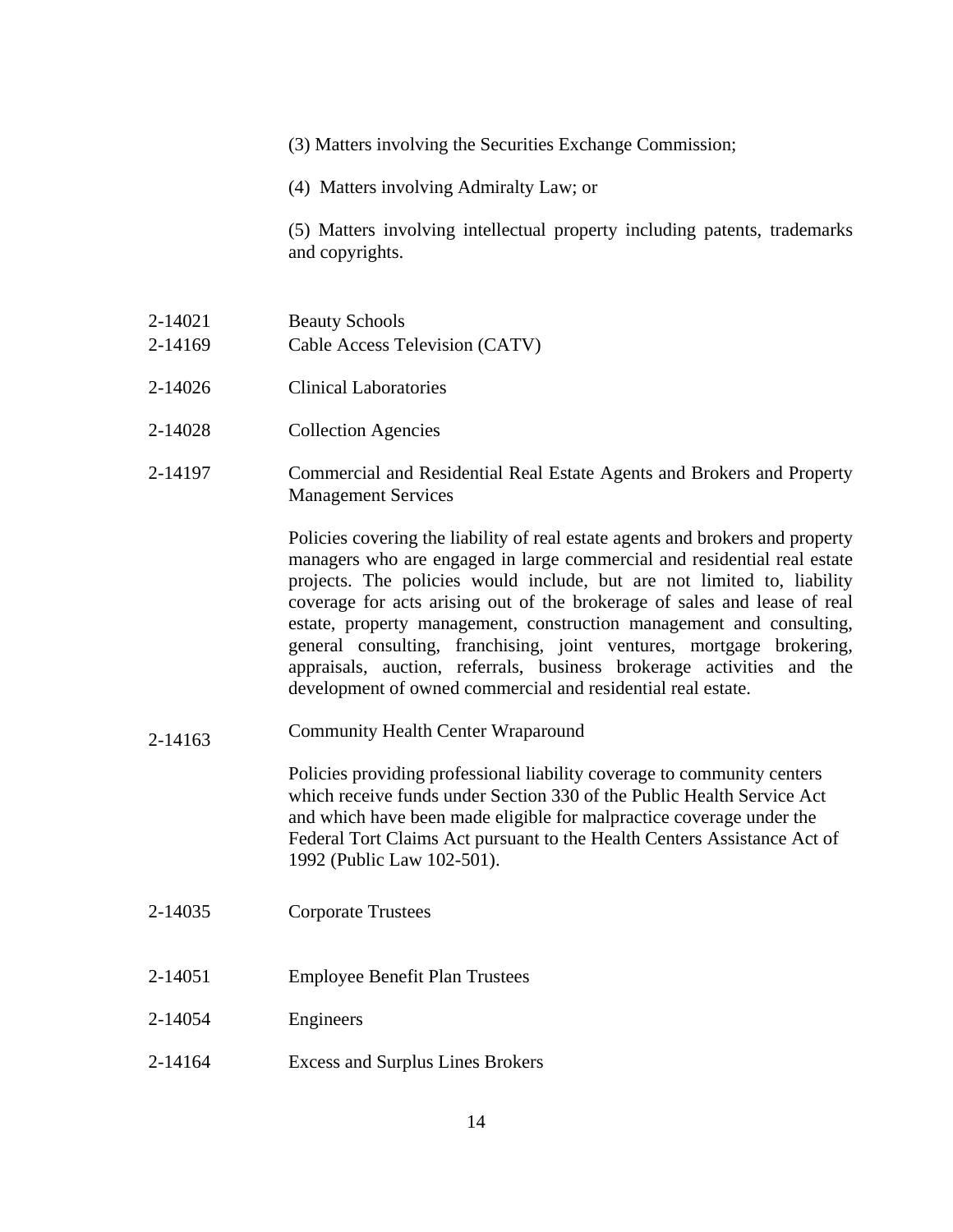| 2-14172 | <b>Film Distributors</b>                                                                                                                                                                                                                                                                                                                                                             |
|---------|--------------------------------------------------------------------------------------------------------------------------------------------------------------------------------------------------------------------------------------------------------------------------------------------------------------------------------------------------------------------------------------|
| 2-14199 | Health Maintenance Organizations (HMO)                                                                                                                                                                                                                                                                                                                                               |
|         | Policies providing Errors and Omissions Coverage for a healthcare system<br>that assumes or shares both the financial risk and delivery risk associated<br>with providing comprehensive medical services to the voluntarily enrolled<br>population in a particular geographic area, usually in return for a fixed,<br>prepaid fee. This coverage excludes health care professionals. |
| 2-14200 | Independent Physicians Association (IPA)                                                                                                                                                                                                                                                                                                                                             |
|         | Policies providing Errors and Omissions Coverage for an organization<br>comprised of individual physicians or physicians in small group practices<br>that contract with managed care organizations (MCOs) on behalf of its<br>member physicians to provide healthcare services. This coverage excludes<br>health care professionals.                                                 |
| 2-14179 | <b>Insurance Companies and Financial Institutions</b>                                                                                                                                                                                                                                                                                                                                |
|         | Policies providing errors and omissions coverage to insurance companies,<br>banks, savings and loan associations, mortgage companies and other<br>financial institutions.                                                                                                                                                                                                            |
| 2-14198 | <b>Interior Designers</b>                                                                                                                                                                                                                                                                                                                                                            |
|         | Professional liability coverage for the development and implementation of<br>designs for interior environments, including the preparation of drawings<br>and specifications for non-load-bearing interior construction.                                                                                                                                                              |
| 2-14076 | <b>Investment Counselors, Asset Managers and Venture Capital Professionals</b><br>and Management Liability                                                                                                                                                                                                                                                                           |
| 2-14078 | <b>Land Surveyors</b>                                                                                                                                                                                                                                                                                                                                                                |
| 2-14180 | Large Firms                                                                                                                                                                                                                                                                                                                                                                          |
|         | Policies providing errors and omissions coverage to individuals,<br>partnerships or professional corporations having annual billings of<br>\$20,000,000 or more.                                                                                                                                                                                                                     |
| 2-14092 | <b>Marine Surveyors</b>                                                                                                                                                                                                                                                                                                                                                              |
| 2-14170 | Medical Arts Schools and Colleges                                                                                                                                                                                                                                                                                                                                                    |
|         |                                                                                                                                                                                                                                                                                                                                                                                      |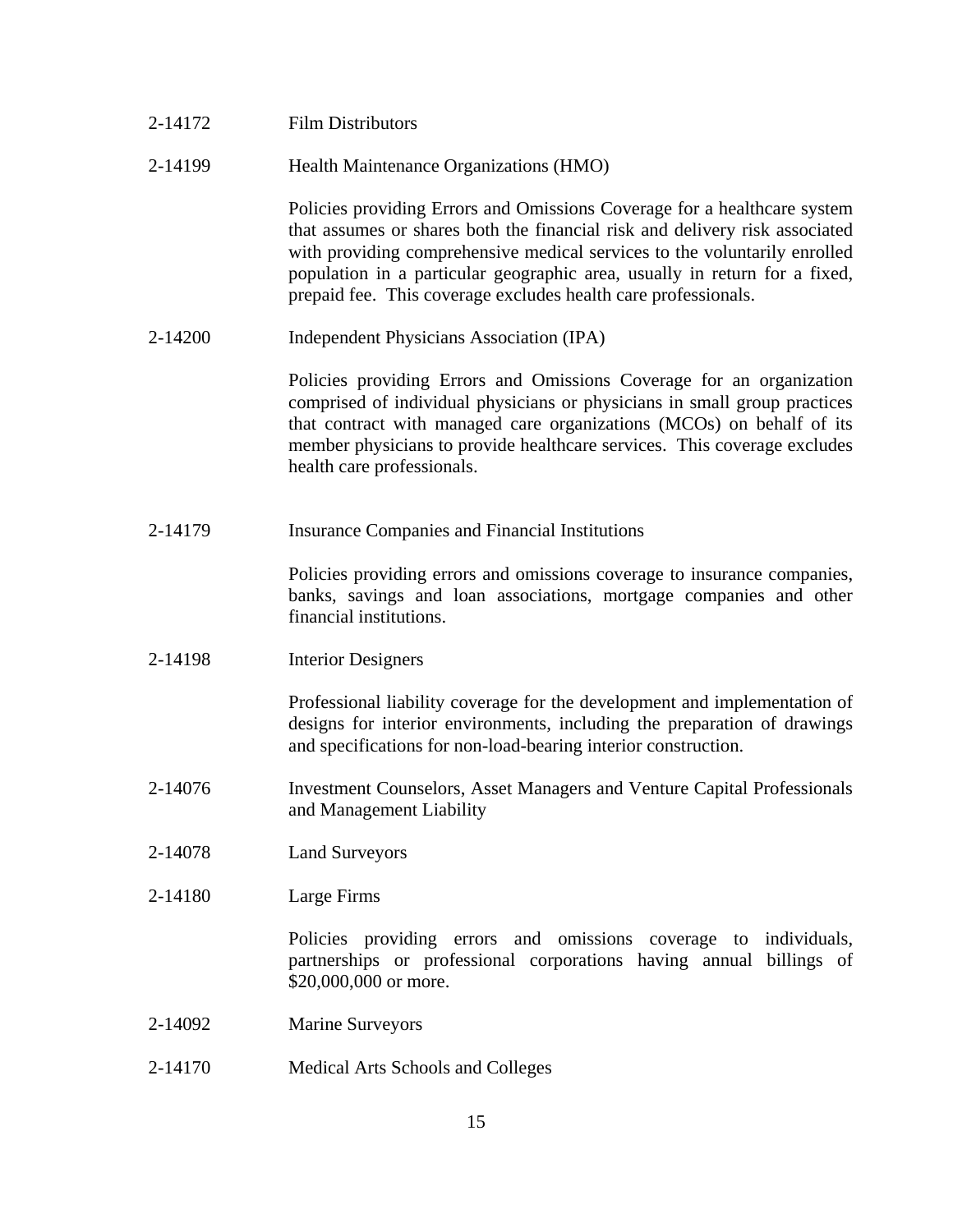Including acts of students not otherwise covered.

- 2-14096 Mobile X-Ray-Units
- 2-14036 Municipal and Public Entities
- 2-14100 Mutual Funds
- 2-14103 Nursing Homes Administrators
- 2-14106 Paramedics
- 2-14108 Pension Plan Consultants
- 2-14109 Pension Plan Trustees
- 2-14111 Physicians Medical Students

Those in training to be physicians or nurses.

2-14185 Physicians – Temporaries

Physicians, under contract with a commercial entity, placed on a part-time or full-time basis with hospitals, government agencies or private practices to fill the temporary staffing needs of those providers.

- 2-14112 Police Officers
- 2-14201 Preferred Provider Organization (PPO)

Policies providing Errors and Omissions Coverage for an organization which has a healthcare benefit arrangement designed to supply services at a discounted cost by providing incentives for members to use designated healthcare providers (who contract with the PPO at a discount), but which also provides coverage for services rendered by healthcare providers who are not part of the PPO network. This coverage excludes health care professionals.

- 2-14171 Psychologists
- 2-14166 Publicists and Public Relations
- 2-14125 Reducing Salons
- 2-14129 Scalp Treatment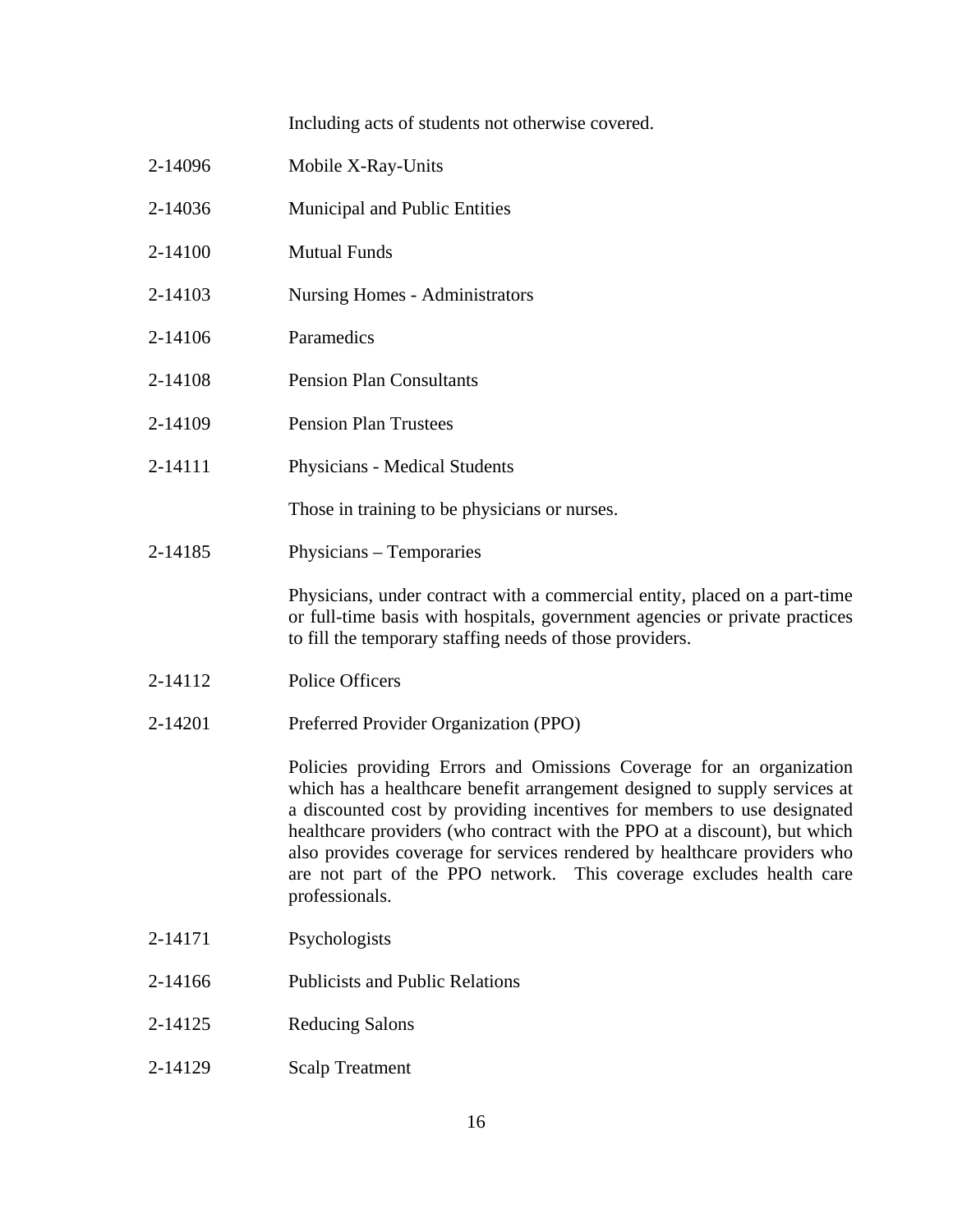| 2-14138 | Social Service Agencies                     |
|---------|---------------------------------------------|
|         | Excluding medical or other health services. |
| 2-14139 | Social Workers                              |
| 2-14143 | <b>Stockbrokers</b>                         |
| 2-14168 | Talent (Artists)                            |
| 2-14042 | <b>Technology Products &amp; Services</b>   |
|         |                                             |

Includes data processors, programmers, analysts, software developers, information and network service providers, cloud service providers, website hosting services and similar professional technology products and services. Errors or omissions in the performance of (or failure to perform) services in connection with the insured's information and network technology products or services (including hardware or software).

2-14202 Third Party Administrator (TPA)

Policies providing Errors and Omissions Coverage for a company that provides administrative services to managed care organizations or selffunded health plans but that does not have the financial responsibility for paying benefits. This coverage excludes health care professionals.

- 2-14155 Trustees Trust Department
- 2-14153 Trustees and Fiduciaries
- 2-14203 Utilization Review Organization (URO)

Errors and Omissions policies for external organizations that conduct reviews to assess the medical appropriateness of suggested courses of treatment for patients thereby providing the patient and the purchaser increased assurance of the value and quality of healthcare services. This coverage excludes health care professionals.

2-13008 Recreational Guide Services

Coverage for outfitters and guides for camping, hiking, rafting and similar recreational activities.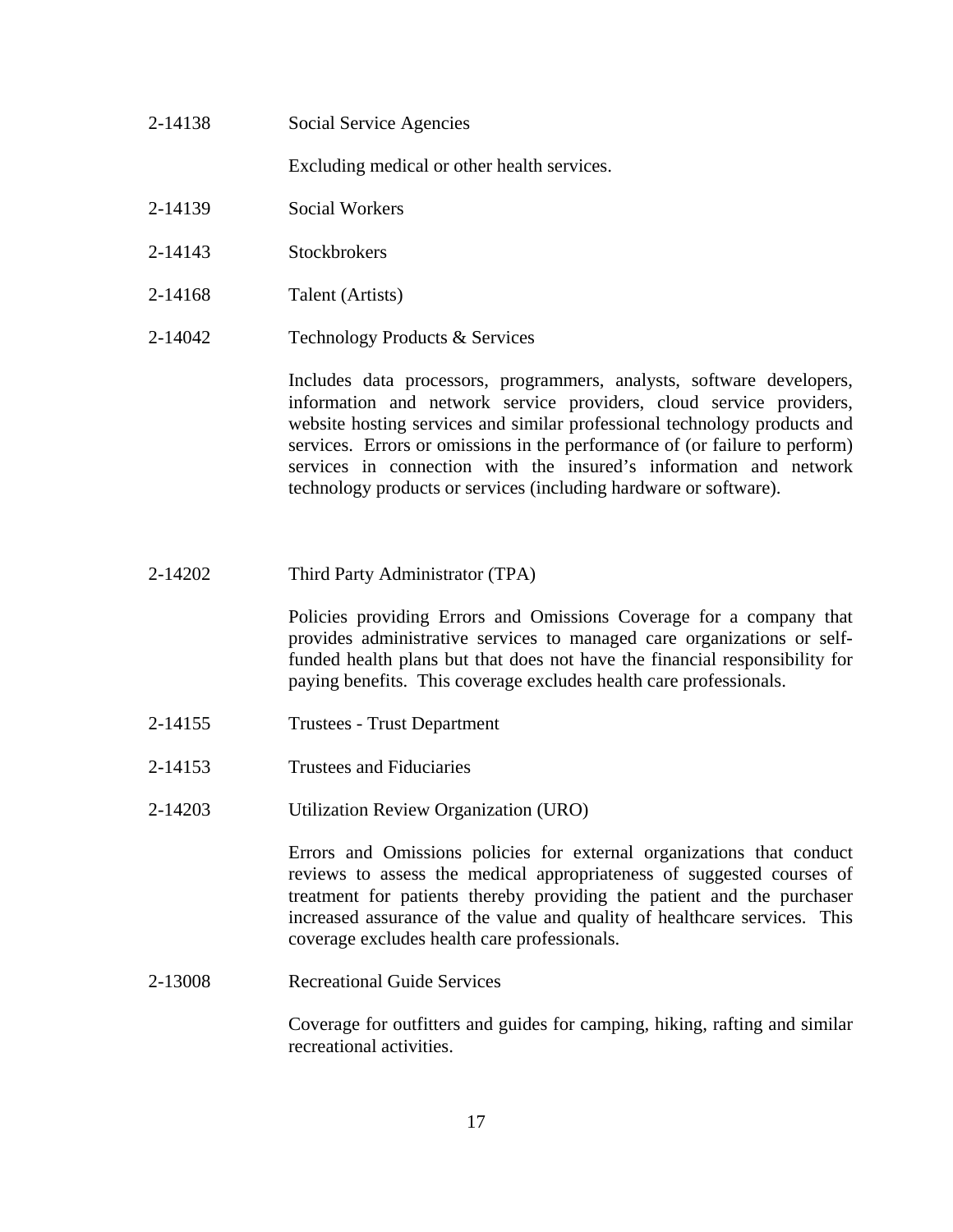| 2-22004 | Residual Value Insurance (Commercial Risks Only)                                                                                                                                                                                                                                     |
|---------|--------------------------------------------------------------------------------------------------------------------------------------------------------------------------------------------------------------------------------------------------------------------------------------|
|         | Residual Value Insurance as defined in section $1113(a)(22)$ of the<br>Insurance Law, but shall not include residual value insurance on motor<br>vehicles or policies subject to Insurance Law section 3425. (Note that<br>residual value insurance does not include gap insurance.) |
| 2-27008 | <b>Schools - Special Education Programs</b>                                                                                                                                                                                                                                          |
|         | Legal Liability                                                                                                                                                                                                                                                                      |
| 2-14130 | Securities and Exchange Act Liability Insurance                                                                                                                                                                                                                                      |
|         | Policies providing liability coverage for directors, officers, managers,<br>trustees, shareholders and other professionals for:                                                                                                                                                      |
|         | (1) liability arising out of the Securities and Exchange Act and similar<br>Federal, State, local or foreign government law involving the sale or<br>purchase of securities;                                                                                                         |
|         | (2) liability arising out of the registration (or failure to register) of<br>securities with the Federal Trade Commission; or                                                                                                                                                        |
|         | (3) liability arising out of the alleged use of nonpublic information in a<br>manner violative of the Securities and Exchange Act.                                                                                                                                                   |
| 2-14195 | Security Guards - Armed and/or Using Dogs                                                                                                                                                                                                                                            |
|         | Professional liability coverage for security guard firms which provide<br>guards using firearms or dogs.                                                                                                                                                                             |
| 2-13009 | <b>Skating Rinks</b>                                                                                                                                                                                                                                                                 |
|         | Liability coverage for injury to participants and spectators in ice and roller<br>skating rinks.                                                                                                                                                                                     |
| 2-13010 | Ski Area Liability                                                                                                                                                                                                                                                                   |
|         | Liability coverage for owners and operators of ski resorts, ski lifts, ski<br>equipment sales and rental, ski lessons, ski trail maintenance, snow-making<br>operations, etc.                                                                                                        |
| 2-28003 | Ski Resort High Limit - Accidental Death and Dismemberment                                                                                                                                                                                                                           |
|         | Coverage in excess of \$500,000 only.                                                                                                                                                                                                                                                |